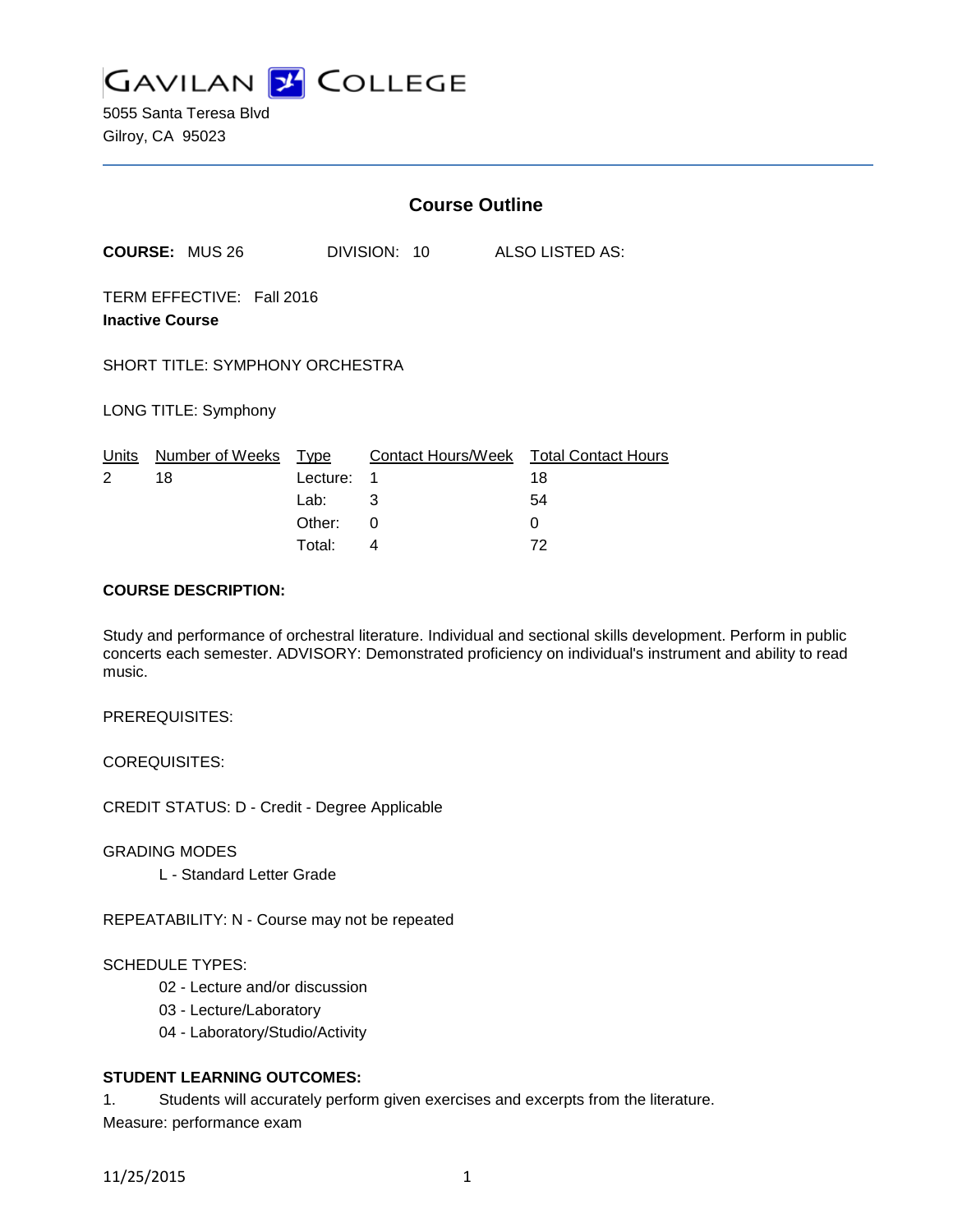ILO: 2,5,6 GE-LO: A1, A6, C1,C2,E1

2. Students will demonstrate collaborative learning by working with other musicians in rehearsal settings. Measure: class discussions and evaluation ILO: 1,4,5,6 GE-LO: A1,A6, C1, C2, E1

3. Students will demonstrate the ability to perform before a live audience Measure: concerts and performance exams ILO: 1,3,4,5,6,7 GE-LO: A1,C1,E1

# **CONTENT, STUDENT PERFORMANCE OBJECTIVES, OUT-OF-CLASS ASSIGNMENTS**

Inactive Course: 11/23/2015 WEEK 1 4 HOURS Introduction. Overview of course, dates of performances, individual skills assessments. Assignment of first work to be prepared for performance and distribution of parts. Student Performance Objectives: students will rehearse and perform works from the symphonic literature WEEK 2 4 HOURS Analysis and rehearsal of first work. Individual and sectional assessment. Distribution of 2nd work. Student Performance Objectives: students will rehearse and perform works from the symphonic literature WEEK 3 4 HOURS Analysis and rehearsal of second piece. Critique of rehearsal. Student Performance Objectives: students will rehearse and perform works from the symphonic literature WEEK 4 4 HOURS Analysis and rehearsal of 3rd piece. Critique of rehearsal. Student Performance Objectives: students will rehearse and perform works from the symphonic literature WEEK 5 4 HOURS Individual and sectional technical studies. Student Performance Objectives: students will rehearse and perform works from the symphonic literature WEEK 6 4 HOURS Continued rehearsal of 3rd piece. Student Performance Objectives: students will rehearse and perform works from the symphonic literature WEEK 7 4 HOURS Prepare first three pieces for performance. Discuss interpretive nuances, critique problem areas and create solutions through

11/25/2015 2

arrangement.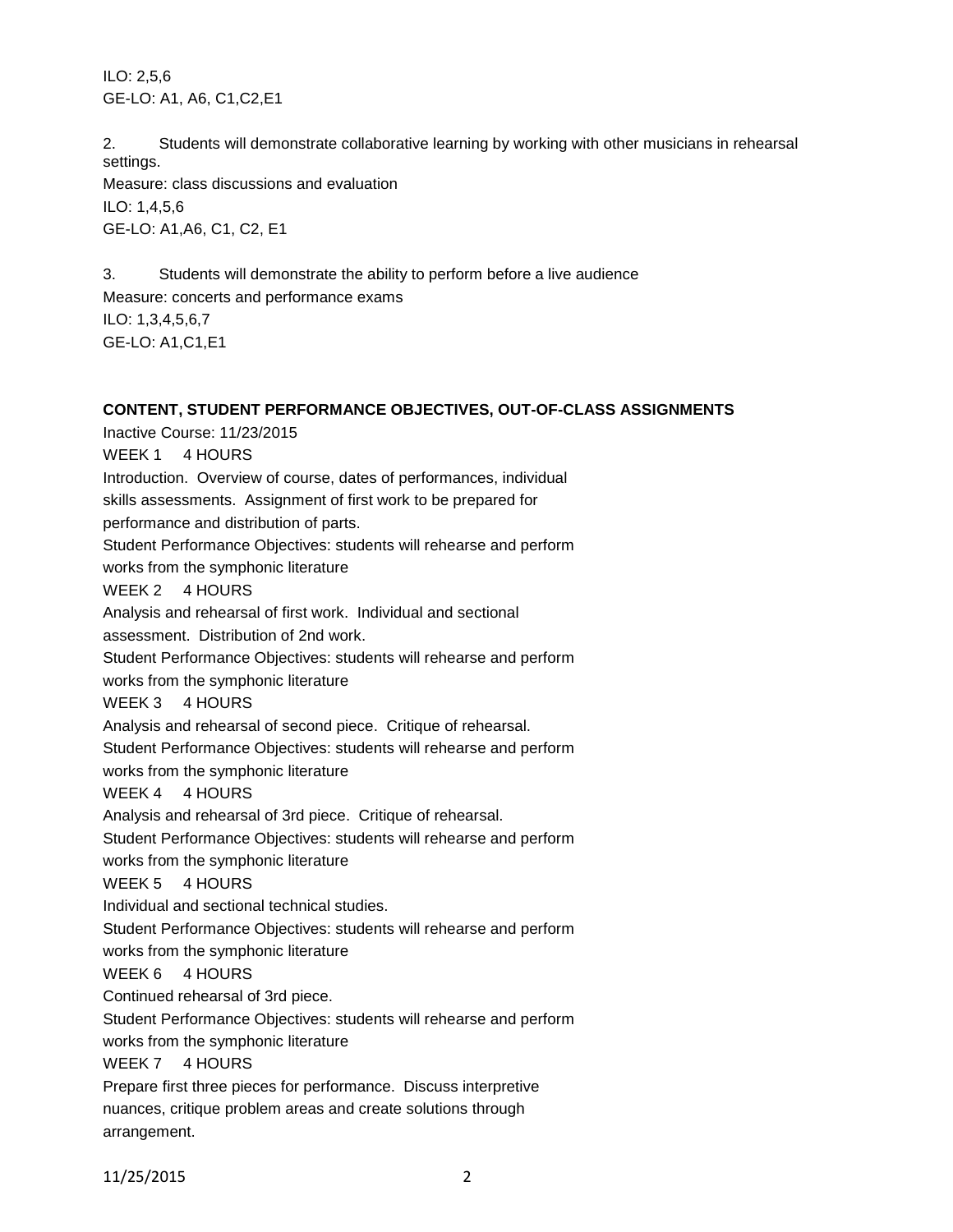Student Performance Objectives: students will rehearse and perform works from the symphonic literature WEEK 8 4 HOURS Midterm examination. Distribution of 4th piece. Student Performance Objectives: students will rehearse and perform works from the symphonic literature WEEK 9 4 HOURS Rehearsal of 4th piece. Student Performance Objectives: students will rehearse and perform works from the symphonic literature WEEK 10 4 HOURS Analysis and rehearsal of 5th piece. Student Performance Objectives: students will rehearse and perform works from the symphonic literature WEEK 11 4 HOURS Continued rehearsal. Distribution of 6th piece. Student Performance Objectives: students will rehearse and perform works from the symphonic literature Student Performance Objectives: students will rehearse and perform works from the symphonic literature WEEK 12 4 HOURS Analysis and rehearsal of 6th piece. Student Performance Objectives: students will rehearse and perform works from the symphonic literature WEEK 13 4 HOURS Continued rehearsal of 6th piece Student Performance Objectives: students will rehearse and perform works from the symphonic literature. WEEK 14 4 HOURS Rehearsal of 1st through 3rd pieces. Student Performance Objectives: students will rehearse and perform works from the symphonic literature WEEK 15 4 HOURS Rehearsal of 4th through 6th pieces. Student Performance Objectives: students will rehearse and perform works from the symphonic literature WEEK 16 4 HOURS Rehearsal of performance pieces. Record dress rehearsal for later critique. Papers due. Student Performance Objectives: students will rehearse and perform works from the symphonic literature WEEK 17 4 HOURS Performance of works in public concert. Record performance. Student Performance Objectives: students will rehearse and perform works from the symphonic literature WEEK 18 2 HOURS Final examination. Individual and sectional excerpts. WEEK 1 Study assigned parts and prepare for next rehearsal. Create

11/25/2015 3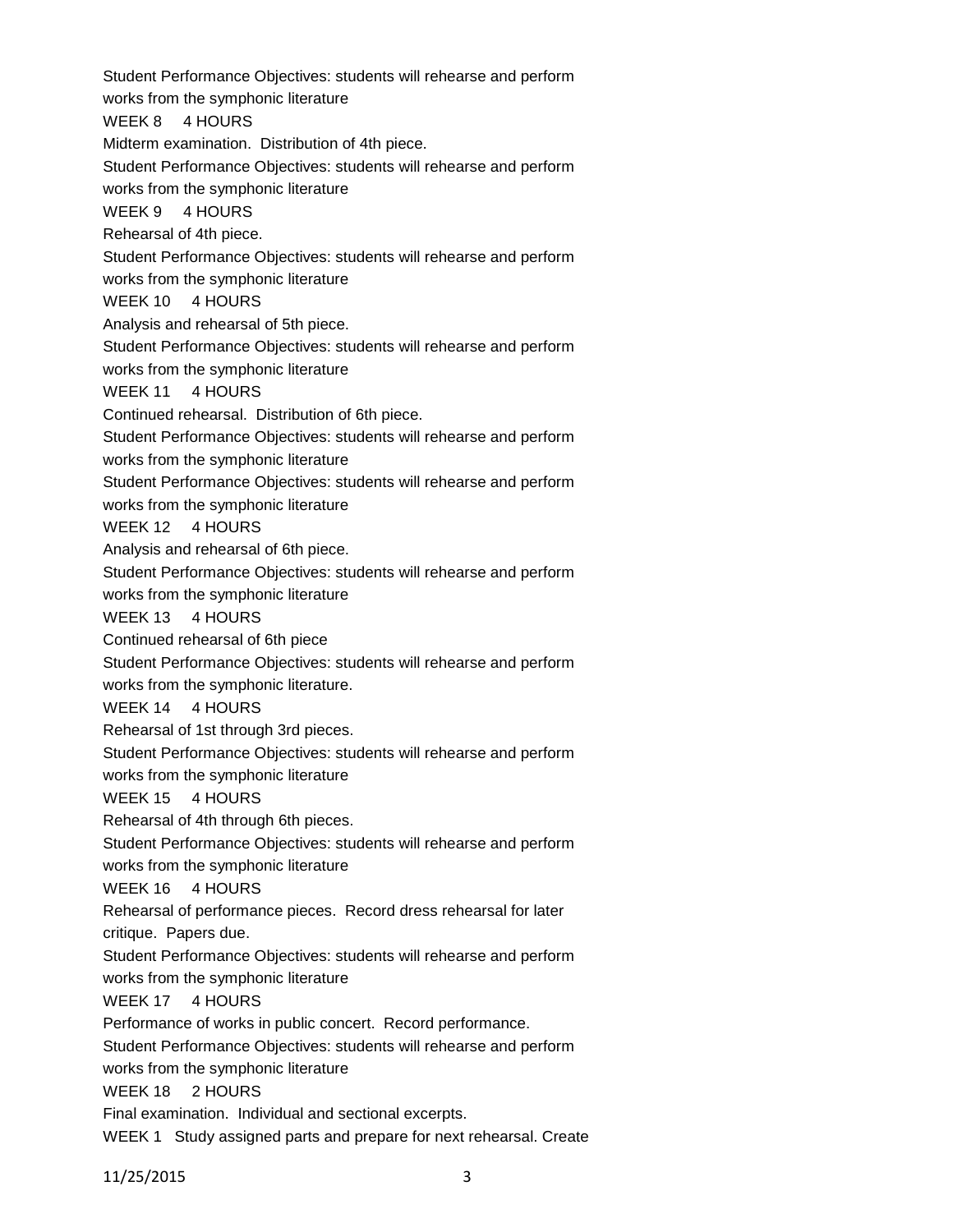appropriate articulations, devise appropriate fingerings/ bowings, relate individual parts to orchestral whole. WEEK 2 Study assigned parts and prepare 2nd piece for next rehearsal. Create appropriate articulations, devise fingerings/bowings, relate individual parts to orchestral whole. WEEK 3 Study assigned parts and technical studies and prepare for next rehearsal. Adapt previous week's articulations, bowings, relate individual parts to orchestral whole. WEEK 4 Study assigned parts and prepare for next rehearsal. Create appropriate articulations, devise appropriate fingerings/ bowings. Relate individual parts to orchestral whole. WEEK 5 Study assigned parts and technical studies and prepare for next rehearsal. Adapt previous week's articulations, bowings based on in-class discussion. WEEK 6 Study assigned parts and prepare for next rehearsal. ESSAY: discuss the three pieces in terms of historical perspective and stylistic elements. WEEK 7 Public Performance of work. (approximately 5 hours including pre-concert preparations). Performance will be recorded. WEEK 8 Written critique of performance recording. Study assigned parts and prepare for next rehearsal. WEEK 9 Study assigned parts and technical studies and prepare 4th piece for next rehearsal. Create appropriate articulations, devise appropriate fingerings/bowings, relatee individual parts to orchestral whole. WEEK 10 Study assigned parts and prepare for next rehearsal. Edit articulations, fingerings/bowings. WEEK 11 Study assigned parts and technical studies and prepare 4th piece for next rehearsal. Create appropriate articulations, devise appropriate fingerings/bowings, relate individual parts to orchestral whole. WEEK 12 Study assigned parts and prepare for next rehearsal. Edit articulations, fingerings/bowings. WEEk 13 Study assigned parts and technical studies and prepare 6th piece for next rehearsal. Create appropriate articulations, devise appropriate fingerings/bowings, relate individual parts to orchestral whole. WEEK 14 Study assigned parts and prepare for next rehearsal. Edit articulations, fingerings/bowings. WEEK 15 Study assigned parts and technical studies. WEEK 16 Study assigned parats and prepare for public performance. WEEK 17 Public Performance WEEK 18 FINAL EXAMINATION **METHODS OF INSTRUCTION:**

Lecture, guided lab.

# **METHODS OF EVALUATION:**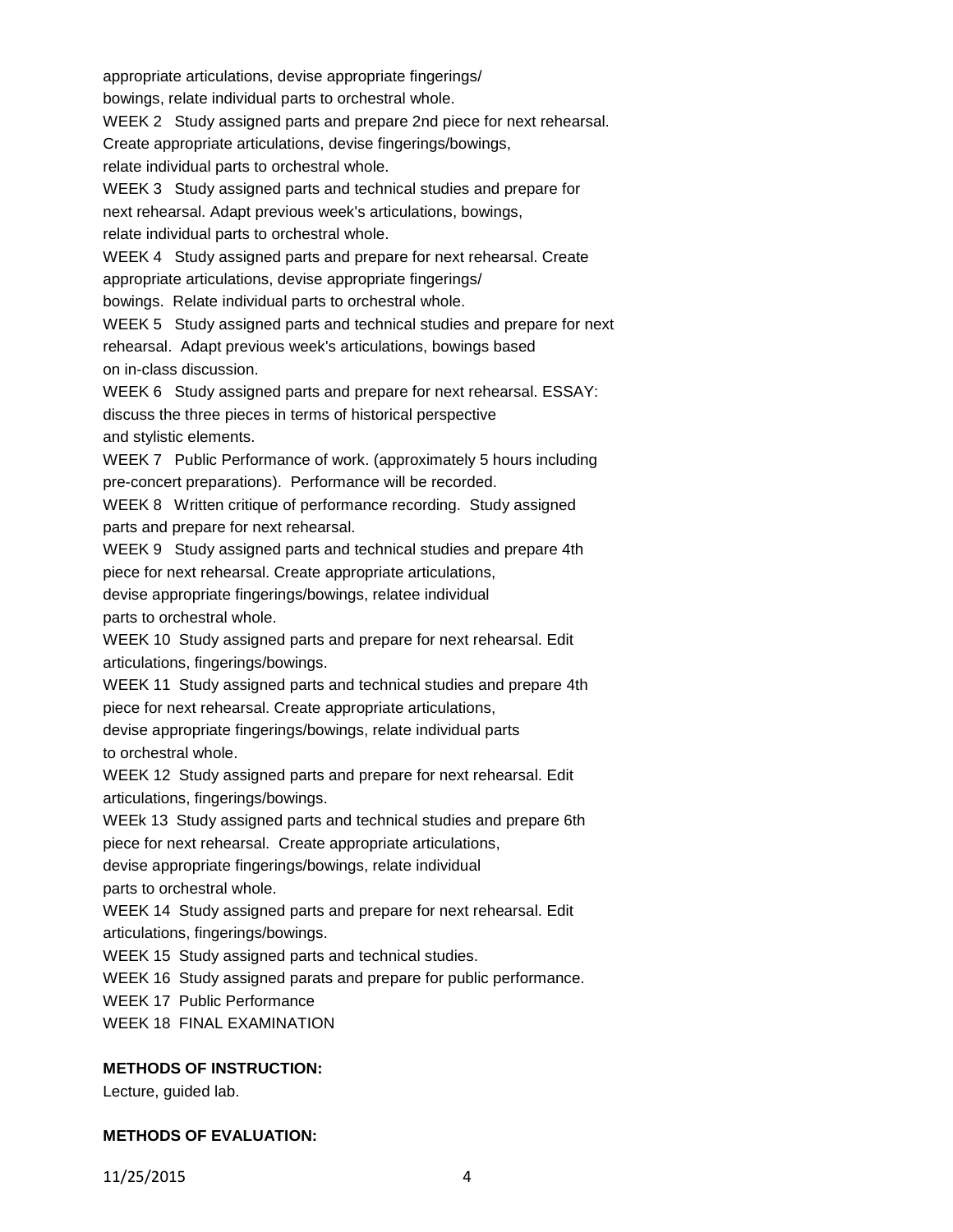The types of writing assignments required: Term papers The problem-solving assignments required: Exams The types of skill demonstrations required: Class performance Performance exams The types of objective examinations used in the course: Multiple choice True/false Matching items Completion Other category: Public concert performance The basis for assigning students grades in the course: Writing assignments: 5% - 10% Problem-solving demonstrations: 5% - 10% Skill demonstrations: 40% - 50% Objective examinations: 10% - 20% Other methods of evaluation: 35% - 50%

# **REPRESENTATIVE TEXTBOOKS:**

## **ARTICULATION and CERTIFICATE INFORMATION**

Associate Degree: GAV C1, effective 200470 CSU GE: IGETC: CSU TRANSFER: Transferable CSU, effective 200470 UC TRANSFER: Transferable UC, effective 200470

## **SUPPLEMENTAL DATA:**

Basic Skills: N Classification: Y Noncredit Category: Y Cooperative Education: Program Status: 1 Program Applicable Special Class Status: N CAN: CAN Sequence: CSU Crosswalk Course Department: MUS CSU Crosswalk Course Number: 26 Prior to College Level: Y Non Credit Enhanced Funding: N Funding Agency Code: Y

11/25/2015 5